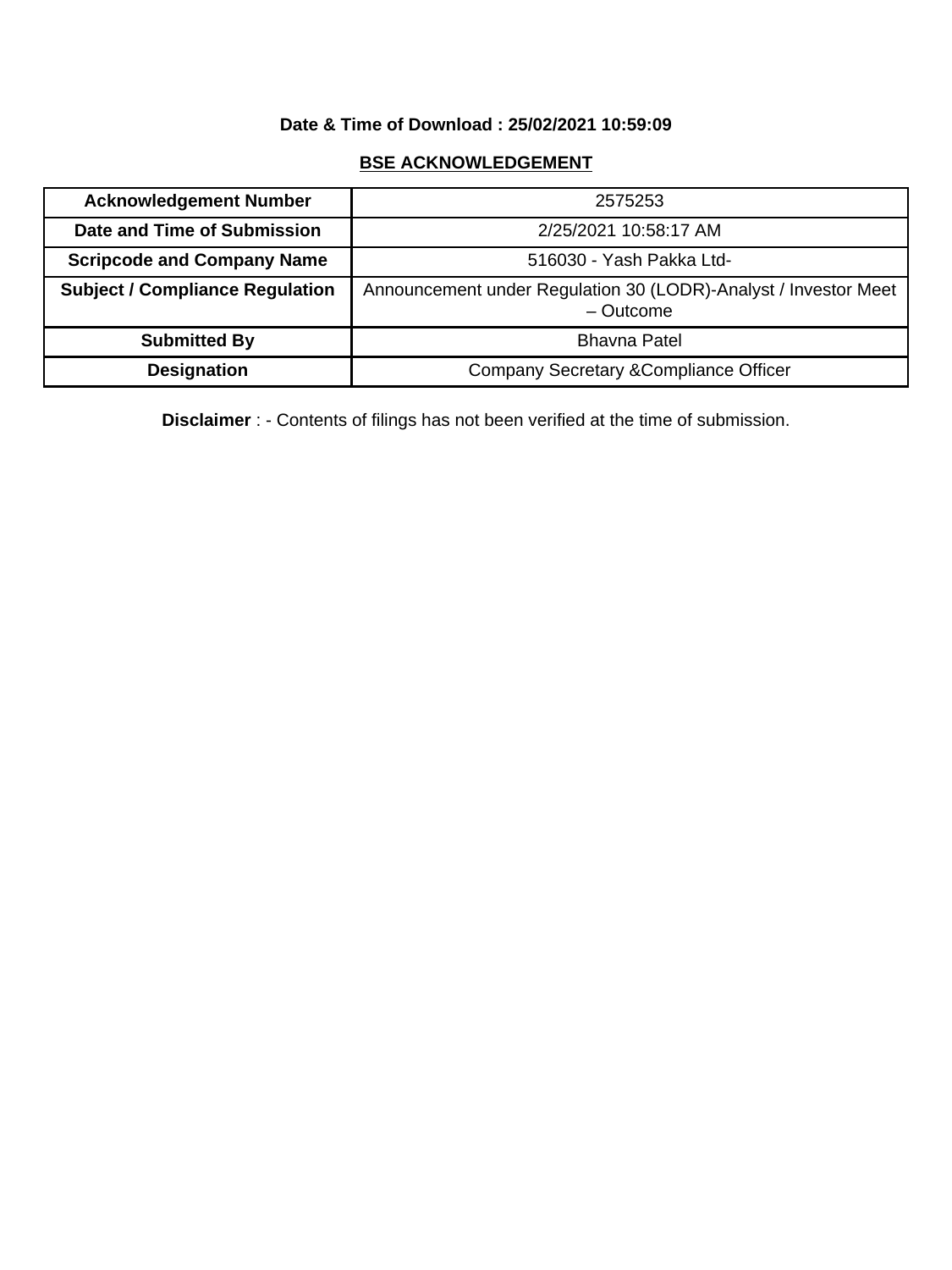

7IGovt/SE-14 24" February, 2021

BSE Limited Department of Corporate Service Phiroze Jeejeebhoy Towers, Dalai Street, Mumbai - 400 001 Fax No.(022) 22722061,41, 39, 37

Scrip Code: 516030 Trading Symbol: YASHPAKKA

Dear Sir/Madam,

### Sub: Regulation 30 of the SEBI (Listing Obligations and Disclosure Requirements), Regulations, 2015- Transcript of Conference Call with Investors/Analysts

Pursuant to Regulation 30 of the SEBI (Listing Obligations and Disclosures Requirements) Regulations, 2015, as amended from time to time, please find attached transcript of earnings conference call held with analysts and investors on 16th February, 2021, to discuss the financial results of the Company for the quarter ended 31st December, 2020.

Pursuant to Regulation 46 of SEBI (Listing Obligations and Disclosure Requirements) Regulations, 2015, the transcript of the conference call is also hosted on the website of the Company.

Kindly take the above on record.

Thanking you,

Yours faithfully,

Laura

For Yash Pakka Limited

Bhavna Patel ิด **Company Secretary & Compliance Officer** 

 $\overline{a}$ 

 $\epsilon$ 

Encl: As above

Formerly Yash Papers Limited

Yash Pakka Limited, Yash Nagar, Ayodhya 224135 (U.P.), India 2nd Floor, 24/57 Birhana Road +91-5278-258174 | connect@yashpakka.com Kanpur 208001, (U.P.), India www.yashpakka.com CIN: L24231UP1981PLC005294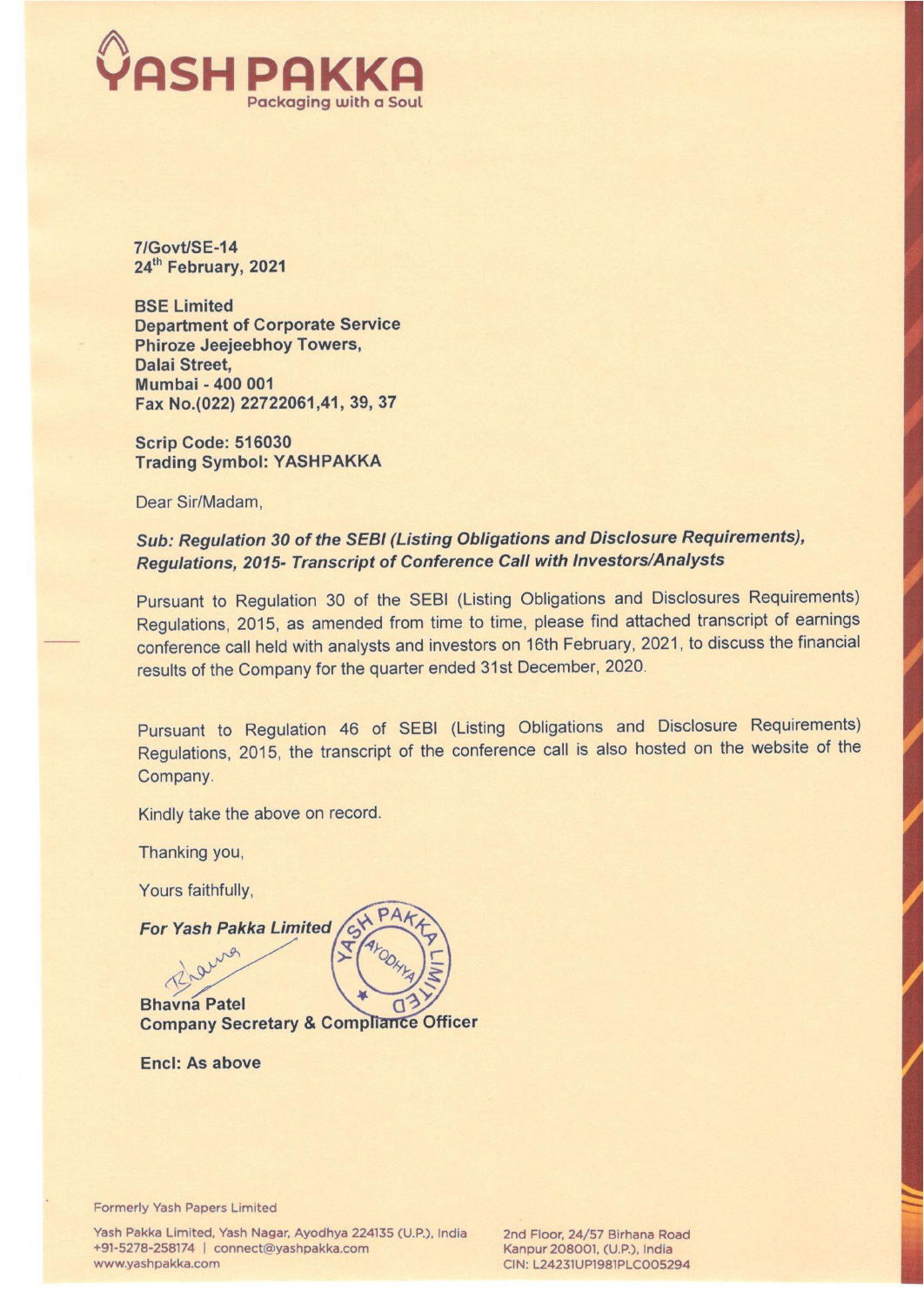

## "Yash Pakka Limited Q3 FY2021 Results Call"

February 16, 2021







| <b>ANALYST:</b> | MR. SHREEGOPAL JAJU - RESEARCH ANALYST - |
|-----------------|------------------------------------------|
|                 | <b>EMKAY GLOBAL FINANCIAL SERVICES</b>   |

MANAGEMENT: MR. VED KRISHNA - CHIEF STRATEGY AND EXECUTIVE VICE CHAIRMAN - YASH PAKKA LIMITED MR. JIGNESH SHAH — CHIEF FINANCIAL OFFICER - YASH PAKKA LIMITED MR. JAGDEEP HIRA — MANAGING DIRECTOR - YASH PAKKA LIMITED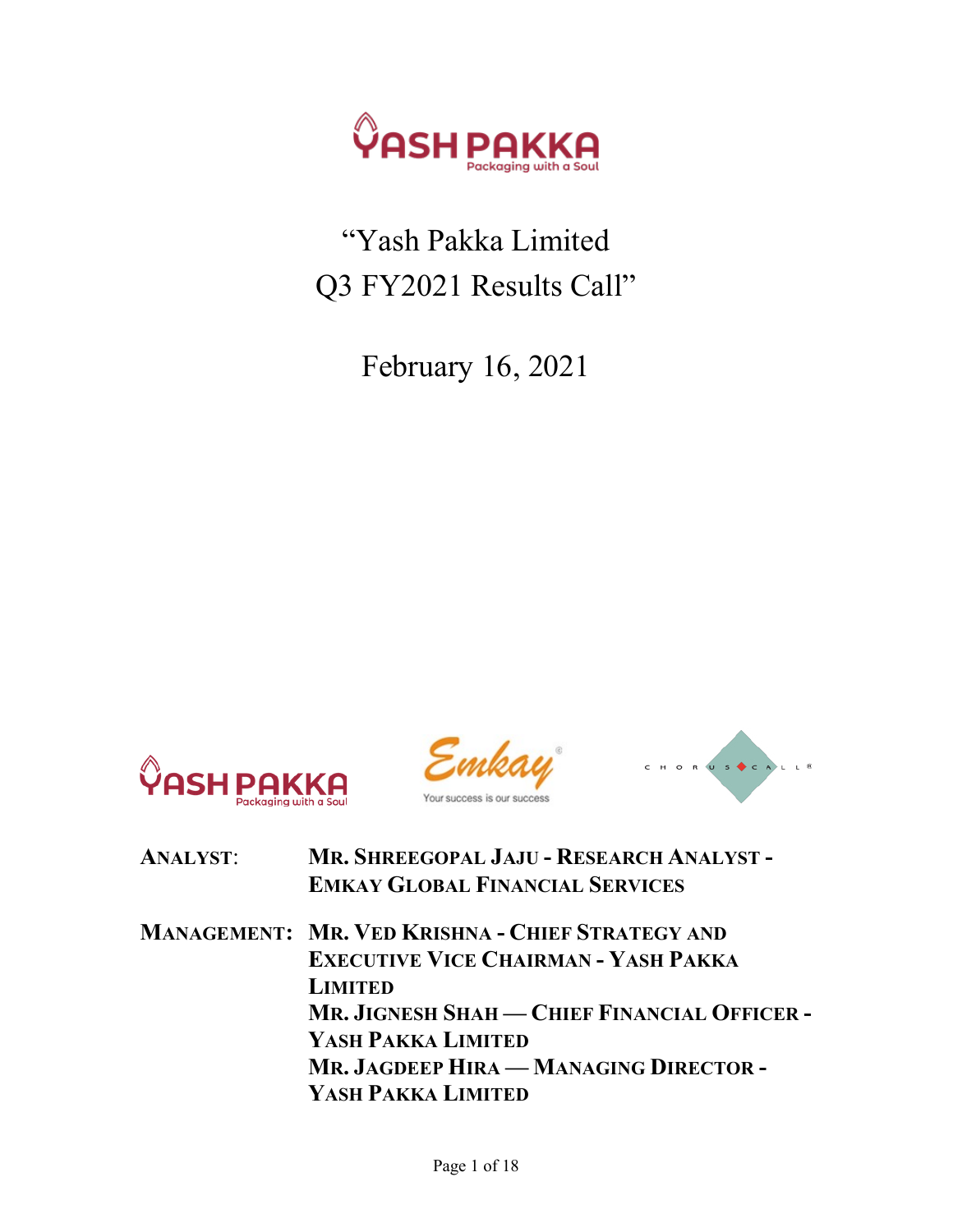

| <b>Moderator:</b> | Ladies and gentlemen, welcome to the Q3 FY2021 Results Call of Yash Pakka Limited              |
|-------------------|------------------------------------------------------------------------------------------------|
|                   | hosted by Emkay Global Financial Services, We have with us today Mr. Ved Krishna,              |
|                   | Chief Strategy and Executive Vice Chairman, Mr. Jagdeep Hira, MD, and Mr. Jignesh              |
|                   | Shah, CFO, As a reminder, all participant lines will be in the listen-only mode and there      |
|                   | will be an opportunity for you to ask questions at the end of today's presentation. Should     |
|                   | you need assistance during the conference call, please signal an operator by pressing '* then  |
|                   | '0' on your touchtone phone. Please note that this conference is being recorded. 1 would       |
|                   | now like to hand the conference over to Mr. Shreegopal Jaju, Research Analyst of Emkay         |
|                   | Global. Thank you and over to you!                                                             |
| Shreegopal Jaju:  | Thanks Supraja. So I request the management of Yash Pakka to give your opening remarks         |
|                   | followed by Q&A. Over to you Sir!                                                              |
| Ved Krishna:      | Thank you. This is Ved. I am going to start and then my colleague Jagdeep and Jignesh are      |
|                   | going to take this over. So I welcome all the investors on this call for the third quarter of  |
|                   | 2021. I am going to start with the overall idea behind what the company is. So I am just       |
|                   | going to talk about what overall strategic idea that the company is pursuing and also give     |
|                   | you a feedback on the quarter that has gone by as well as what is planned in the next quarter  |
|                   | so basically we have put in our presentation on the BSE site. I hope that you guys have that.  |
|                   | Some of the slides are more of repetition that we have committed to, but I am going to also    |
|                   | take you through the steps that we are taking towards that vision.                             |
|                   | So I am going to start from slide 4 which is the overall goal of 2025 which is to reach target |
|                   |                                                                                                |

of Rs.13.6 billion in turnover with a profitability of 2.4 billion. So that is the whole goal that the company is pursuing.

 If you go to next slide, there are dot areas that we work in, we are trying to provide an alternate, to the whole focus is towards compostable packaging and we are working on providing grade of cellulose based product that is going to try and replace single use plastic bags. We have entered the moulded product segment and the idea is to replace Styrofoam/thermocol as well as plastic-moulded products through that effort. The third domain is that of which is still in the R&D phase but we are trying to work towards finding alternates to multi-layered flexible packages and these are the directions that we are focusing on.

 The next four slides are basically about looking the markets and why we are in this segment. I am not going to dwell too much on it because we have discussed this couple of meets before. Fundamentally what it talks about is the opportunity to be in this segment there is a huge amount of single use plastics being used, it is almost 70% of the current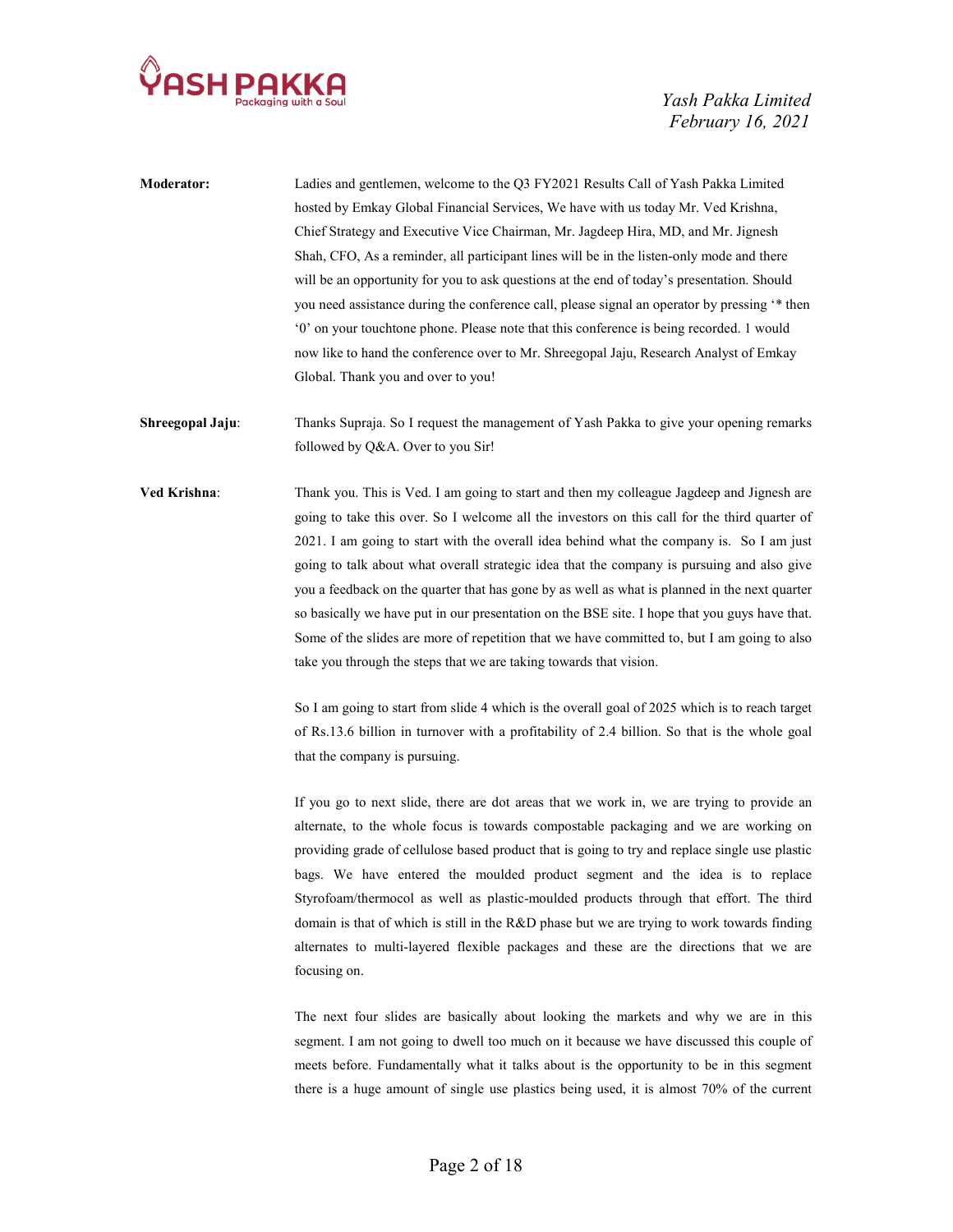

packaging is actually single use that is a huge opportunity for us. Our company focuses on food packaging segment which in itself is a large opportunity and that is what we are trying to do.

 So I am going to now discuss something which actually got left out in the presentation but basically it is going to give you a road map on what we are trying to in this domain. So there are three broad areas that we operate which is basically operations, project, and innovations so what we are trying to do is to have a clear road map for the coming year. We are trying to work on creating higher profitability. The big announcement that we have just done and we are to talk a little bit more about it is that we have undertaken a large project to take us toward our vision of 2025. This will enable us to more than double our turnover and hopefully take the profitability to about three times of the current profitability and by current profitability I am omitting the year 2020-21 because for everybody it has been such challenging because of the virus and our company also took a large hit because of that, but taking into consideration where we were in 2019-2020 we look at, at least doubling the turnover and at least tripling the bottom line and of course our efforts towards becoming much stronger in the innovation space will continue. We are now trying to establish a subsidiary organisation in US to carry out more research there are various trials happening across the world in this domain so we are very buoyant about that.

 If we move to the next slide which is slide #7, I am going to talk briefly about the project that we are undertaking and why we are undertaking this. So this will be a project between 240 to 250 Crores that is the aim. Within that main focus is to heavily expand over triple the capacity in our current moulded products line. We realized that the moulded products line still has challenges but we are still very very optimistic about it. We feel that we are in a position to really make a difference and move towards our vision through this exercise. So we want keep investing in, we want to expand the capacity, we also want to optimize the capacity so that is the first investment that is going to be there. The second I spoke about finding an alternative for the bag segment. We have done a lot of work in that domain and now we are going to modify our paper machine to increase that capacity of one of the machines by almost 100% and overall capacity of paper bag of 40% and we are not only going to increase the capacity we are going to change the whole product mix and go towards the much higher strength product along with that we will also increase the capacity for manufacturing electricity. As most of you may be aware, if you are not, I am happy to repeat that we are completely self sufficient in terms of power generation, we generate currently about 8.5 megawatts. The aim is to take that to 13.5 megawatts in the coming project in order to remain self sufficient. All our electricity is made from biomass we purchase the outer covering of rice which is rice husk and we also include the fine particles in order to be able to meet our electricity. So we are going to expand that and then we are also going to look at the possibility in increasing capacity to provide the right support to the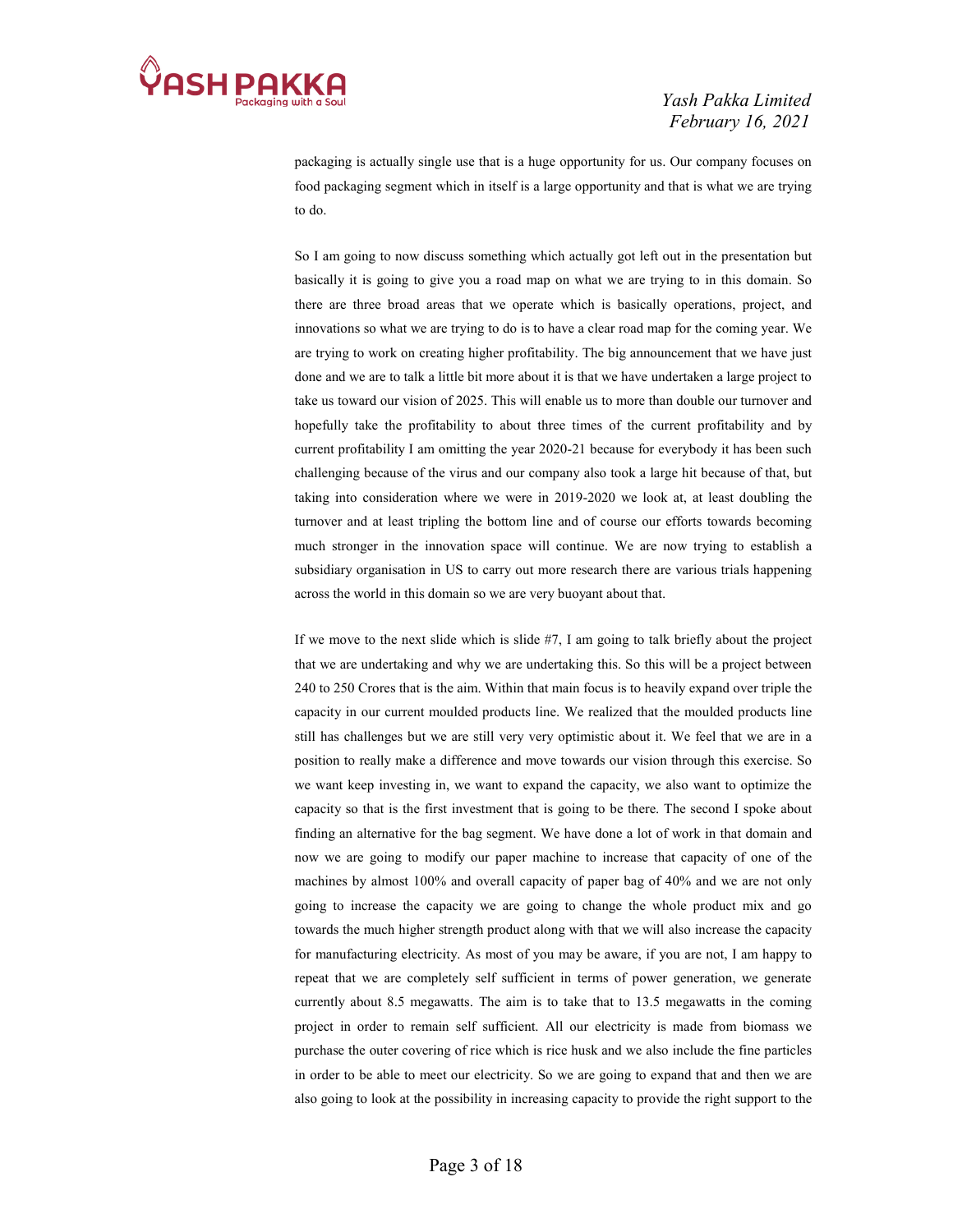

products by increasing capacity of pulping and our recovery operations. So that is basic idea so big announcement this quarter is basically the new projects that leads us towards our vision and of course it is going to be a huge exciting opportunity for us to move forward at that direction. So I am going to now handover Jagdeep and he is going to talk more about the operations.

Jagdeep Hira: Good afternoon. On to the projects if we talk of the top line and the bottom line improvements so we have announced 240 to 250 year on project upgrading the entry by which we have already entered into a partnership with one of the top leading paper machine suppliers and that will take our product quality to international level and primarily focusing paper for bags which will be both brown and white itself so this is one domain. Then second domain is expanding the moulded products, so expanding the moulded product to almost three or four times from the existing capacity and for those again the partners had been selected and we will soon be going into a contract with them for the supply of machineries. Just to back up on the front of energy for both the expansions we are coming up with 7. 5 megawatt project based is out of biofuel and this would lead to 13.5 of total energy requirement and self sufficient requirement for this location and we are upgrading the environmental front also which will take a huge lead with regards to benchmarking internationally with water conservation along with energy conservation within the existing plant and water conservation. Water, energy and air, these are the three domains we are working on and hopefully these projects from date it should take around years and yearand-a-quarter time maximum to see the product coming out of the infrastructure what would we would creating on the world level scale, so that was about the project coming up further we will discuss once we have overall presentation done. I would request Jignesh to speak briefly on the financials for the last quarter and overall financial we did in nine months. Over to Jignesh please!

**Jignesh Shah:** Thank you Sir. Good evening everyone. I hope that everyone is doing well and keeping safe. Coming to slide #13 which is about the overall financial performance of the company since last FY2016 to FY2020 so on our main business, we have done significantly well in terms of the production of pulp and paper. We started from 40000 metric tonnes in 2016, we are now in 2020 we have done 42000 tonnes. Sales in terms of tonnage was 42000 tonnes and we have reached around 44000 tonnes, 43.938 tonnes in 2020. Our moulded products was in 2018 was just a small baby when we initiated the project and then by FY2020 we have done 1059 tonnes and in terms of sales we did 1215 tonnes in 2020 this is of course the current year and the coming year we will see a significant growth in this segment.

> On the next slide our growth story if you look at from revenue from FY2016 of 174 Crores we rose up to 261 Crores in FY2020 as explained by Mr. Ved that this year of course 2021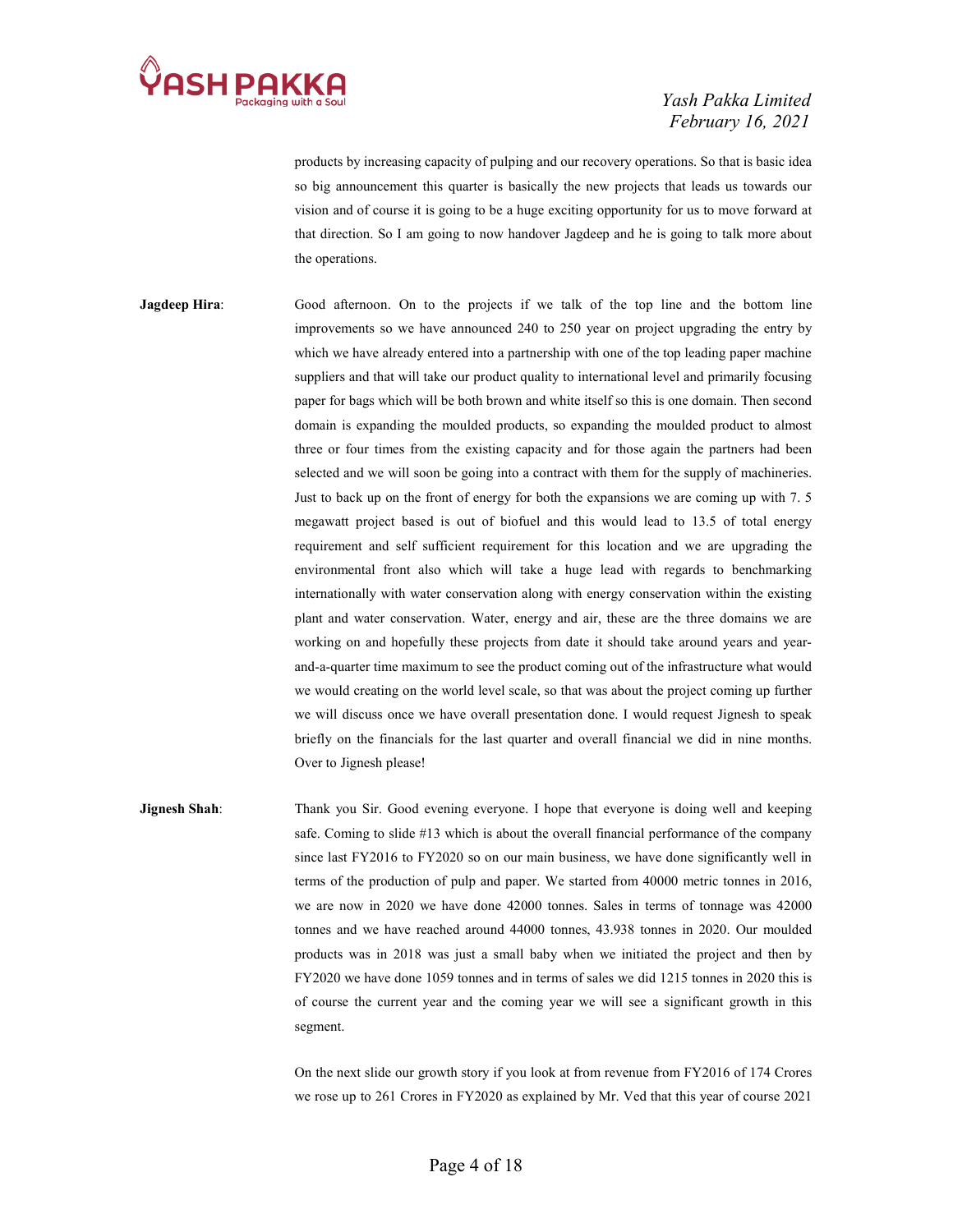

would be really not a good year for us and of course for everyone because of the pandemic, the production loss and the business loss. We are sure that by 2022 again we will be back in business and numbers would be again coming back and of course with the project coming in we will do eventually much better. On EBITDA side from a 25 Crores of debt, EBITDA we did a 62 Crores in 2020, PBT was only 4.36 Crores which went up to 39.54 Crores in 2020 and our PAT which was only 2.85 Crores rose up to 27.17 Crores.

 Now we come to the results of the quarter. So for the quarter of FY2021 we did 58.09 Crores of revenue as against 41.66 Crores revenue in the previous quarter and 66.12 Crores of revenue in the corresponding quarter of FY2020. EBITDA is at 13.15 Crores as against 9.41 in the previous quarter and 15.70 Crores in the corresponding quarter. PAT is at 5.69 as compared to 3.27 in previous quarter and 7.35 in the corresponding quarter. On the production side we did 7958 tonnes of paper and on the paper segment as against the 6876 and 10162 in the corresponding quarter of FY2020. We did 4847 tonnes of sales as against the 3l.35 tonnes and 5188 in the corresponding quarters.

 In terms of the moulded products our production was at 362 tonnes as against 328 and 269 in the corresponding quarter. In terms of sales we did 962 tonnes as against 403 tonnes and 631 tonnes in the corresponding quarter. On the overall profit loss account for Q3 our total revenue was at 58.09 Crores as against 41.66 which is quarter-on-quarter raise of around 28% , total expenditure stood at 49 Crores as against 37 Crores which is more or less in line with the increased capacity. Profit before tax is at 8 Crores and 12 lakhs as compared to 4 Crores 5 lakhs which is growth of 44%. Tax expense is 2 lakhs 243 profit before exceptional items at 569 and after the total comprehensive income stood at 569 for the quarter. This is from my side. We will be happy to take questions. Thank you very much.

- Moderator: Thank you very much. We will now begin the question and answer session. The first question is from the line of Harsh Gupta, Individual Investor. Please go ahead.
- Harsh Gupta: Sir thank you for this opportunity. Congratulations on a great set of numbers especially from the moulded products revenue. Sir I am just trying to understand the moulded products baseline is better so first of all when I go on the website I see that it says Yash Compostable so what is the current arrangement of Yash Pakka with Yash Compostable.
- Ved Krishna: Jignesh bhai do you want to give the clarity on the mergers and where we stand?
- Jignesh Shah: Thank you very much Harsh for the question. Basically Yash Compostable is a separate entity which was trading entity and which was responsible for selling the products of Yash Pakka as well as they were also selling the products of other company. As a part of our ongoing exercise for growth as well as we were getting some questions why should you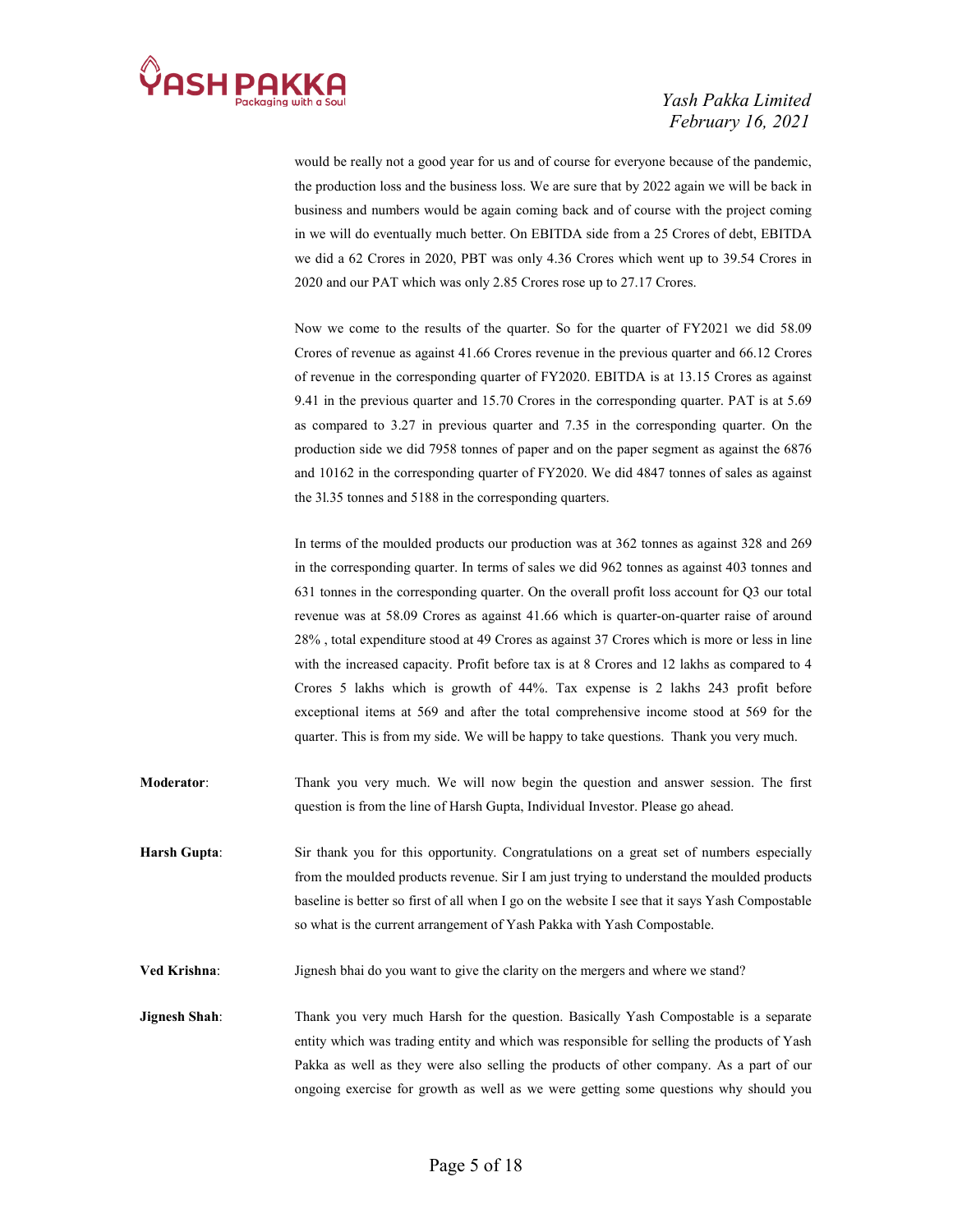

have separate entity there were questions coming for transfer pricing so eventually we went in for merging of Yash Pakka with Yash Compostable. As of now the application for merger between Yash Pakka and Yash Compostable is approved by BSE and SEBI and it is now at the stage of NCLT approvals. We assume that this may take another two or three months by which the entire process will get completed. So there we will not have any separate entity as Yash Compostable and if it become a selling arm of Yash Pakka which will do trading and selling for the moulded products of Yash Pakka. Harsh Gupta: That helps to clarify. So I think does this also explain why, if I do the per kg sale for Yash Pakka it comes very low so does that explain why it is so low? **Jignesh Shah:** No I don't think so that question of very low, you can send me some specific information or data which I will be very happy to answer. Harsh Gupta: Sir I was just comparing it to the current price list actually that we have right Sir through that I can see how it should be as per the sales volume what the sale amount should be? Jignesh Shah: So basically between Yash Pakka and Yash Compostable everything is at arms bend, so absolutely full clarity on the pricing and we have been following complete corporate governance there so there is nothing that, you know the pricing to Yash Pakka is lower as compared to Yash Compostable. Of course Yash Compostable is into trading so they would have their own cost to recover so they would have some normal margins. Yash Compostable on the other hand is also selling products which are not manufactured by Yash Pakka so they would be selling the entire compostable range so that would not be one on one comparison that we can do on the pricing, but I think it would be better if you come with some numbers I will be very happy to respond, you can send me a separate e-mail on that. Harsh Gupta: Sure Sir I can take that offline. Sir what is the current production capacity and utilization for the moulded products specifically Jagdeep Hira: Total installed capacity is around 14 tonnes and we are operating at around 60% of efficiency right now and going forward there had been improvements during this quarter

only the present quarter which will be reflected in our numbers much higher than the existing capacity. The existing capacity with which we are operating in the coming quarter results.

Harsh Gupta: Why is the efficiency is so low?

Jagdeep Hira: Initially what has happened when we thought of putting of a project we were the only one where we had gone for the biggest machine worldwide and we tried to get automated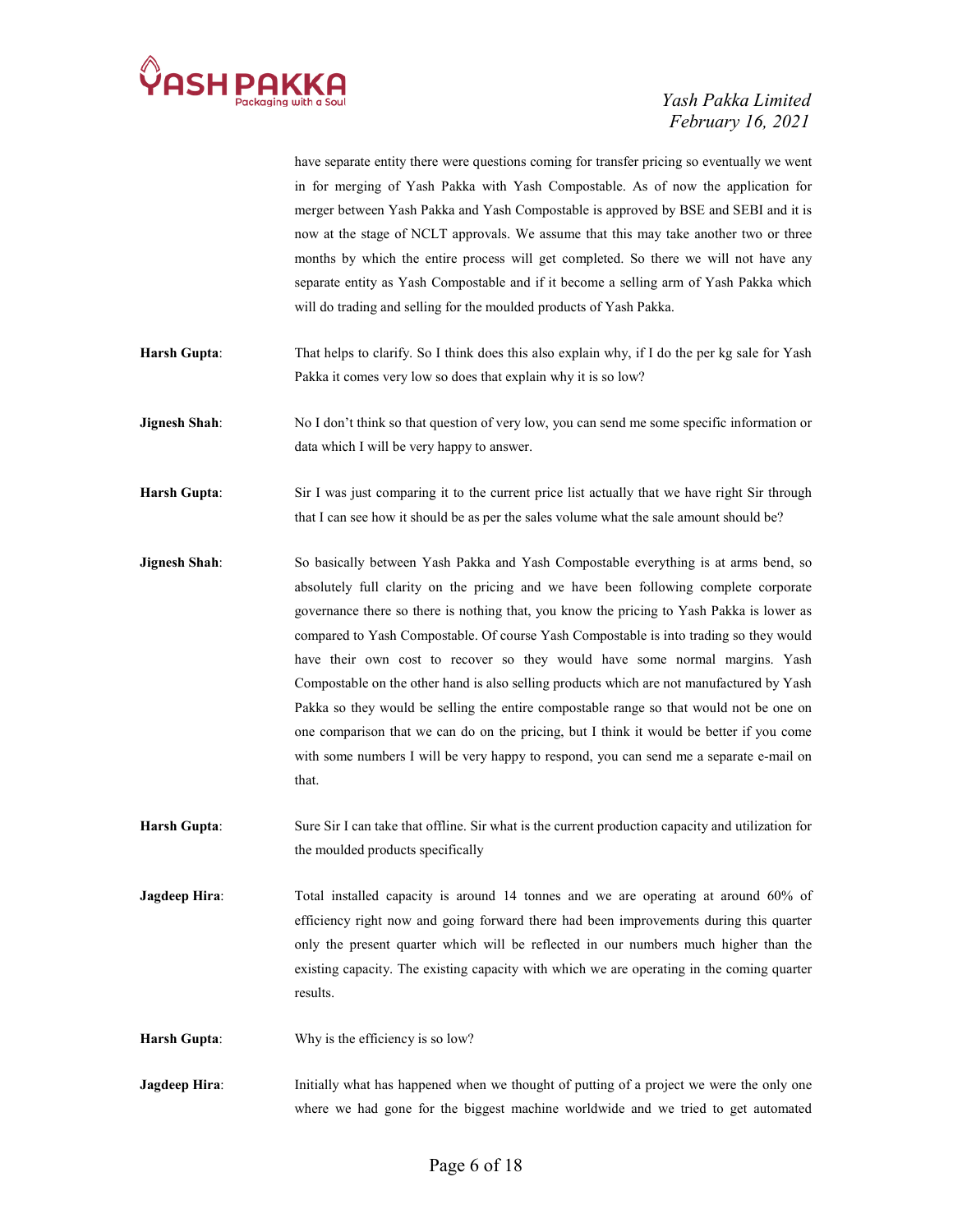

machines. There has been some technological hiccups for those. Now we are reverting back to the normal machine where we will get much more efficiency from the automated machines.

Harsh Gupta: Thank you Sir. I will join back the queue.

Moderator: Thank you. The next question is from the line of Hiten Muchhala, an Individual Investor. Please go ahead.

Hiten Muchhala: Thank you so much and congratulations the entire team at Yash Pakka for good set of numbers. I have only one question and which has been bothering me for a while which has been that the management has pledged 100% of their share why would this be so and how would this enthuse an investor to understand whether the management is in the process of selling it out or what is it? Can you just throw some color on this?

Ved Krishna: This has been an interesting process for me personally because probably sometimes we as promoters and business owners don't understand the perspective that the investor going through, so what has happened is that what we have to realize is the overall history of the company we have grown from a size in the last project we were a total turnover company of 30 to 35 Crores and we ended up investing over 100 Crores and of course the big part of that was borrowing from the bank and again we went into a financial turmoil and then the amount of that financial turmoil through CDR came around 2012 and soon after that we invested in the moulded product project which was also a sizeable 70 odd Crores project. So actually what has happened is that when we go the bankers for debt they have to have some collaterals you know we as a promoter group or as individual do not have any other wealth that is there apart from the company. So typically what happens is when go for taking loans one of the comfort that the banker always seek is that the current holding in the company because that is true wealth that is there is pledged to them. So we actually never understood it from a perspective of an investor now that the financial numbers of the company are better than before and we are now understanding the perspective of the investor it may be taken as why have the shares been pledged, is there any other idea so the shares are only and only being pledged for taking loans for expansion for the company no other reason as collateral and now we have started talking to our banker that we do not need it that you are well covered in terms of debt, in terms of assets, etc., etc., and we are working towards releasing those shares but that said we are immediately jumping into another project so let us hope that we will be able to convince the bankers to release the share rather than have that as security, but let me just assure you all the shares that are pledged are absolutely against the debts taken for the company for this expansion project.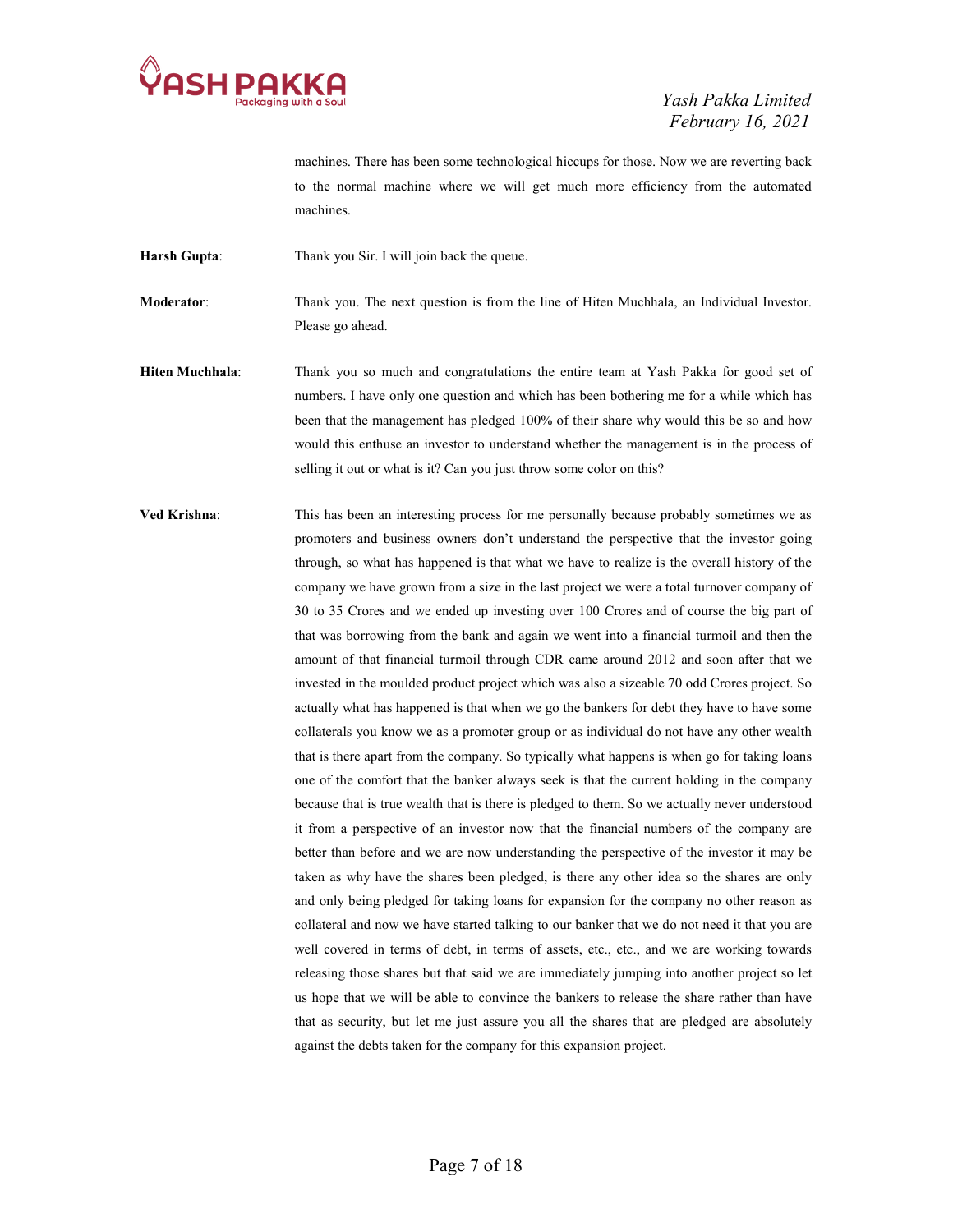

- Hiten Muchhala: Thanks Ved point very well taken just to let you know as an investor the concern is that especially when the company has gone through so much turmoil over the last so many years and its making a comeback and it is betting into something which is quite disruptive in nature now going forward all that an investor as of now would bet on is the management and the last thing that an investor would want to see is a change of management for any reason whatsoever due to the 100% pledge issue, so I hope you will understand that perspective.
- Ved Krishna: I partially understand it I would actually request you I know that you are supposed to be questioning me but I would really request you to highlight that a little more maybe because of my lack of understanding and I can of course understand it from debtors as well but what happened is when we go to banks they typically say we want security and the only security that we have to offer is the wealth that we have in terms of the holding in the company. We do not find a perspective in the bankers where they are ready to provide us money without that collaterals. So we get stuck in a Catch-22 situation that is where we are so I do not know if we are doing anything incorrectly or we should be so what would be your guidance how should we go about?
- Hiten Muchhala: I think I would like to speak to you on a side chat little later after the con call and I would love to do that I will send you message on through the LinkedIn profile but just the only reason I am investing in this company is because of you I am being very honest and the last thing I would like to see is a management change over for some reason because...
- Ved Krishna: I can assure that everything of mine that includes my soul is invested in the company and that you know the company and me and the people that we have that includes my colleagues on the call we have totally invested in this. For us it goes much deeper than business for us we are there for creating a change and we are deeply invested all of us in this process so you will not find me escaping for sure but of course I agree with you that ultimately it is not the word it is more than that so I would love to understand from you your perspective then try and communicate with the bankers in order to convince them to not have share pledge as part of contract.
- **Jignesh Shah:** So I fully agree we completely understand the investors especially everyone getting aligned to the company because of the vision that the management has. The only thing at that point of time when we did the pledging of the promoters stake was the only option available to us to have that funds available for the growth. Having said that we are in the process of trying to get the pledge release for the promoters and now we are going for a bigger project probably you know the negotiations would change, but the idea is to have the promoters pledged in these and to derisk the investors from a change of management. So we completely understand your and we are working towards it.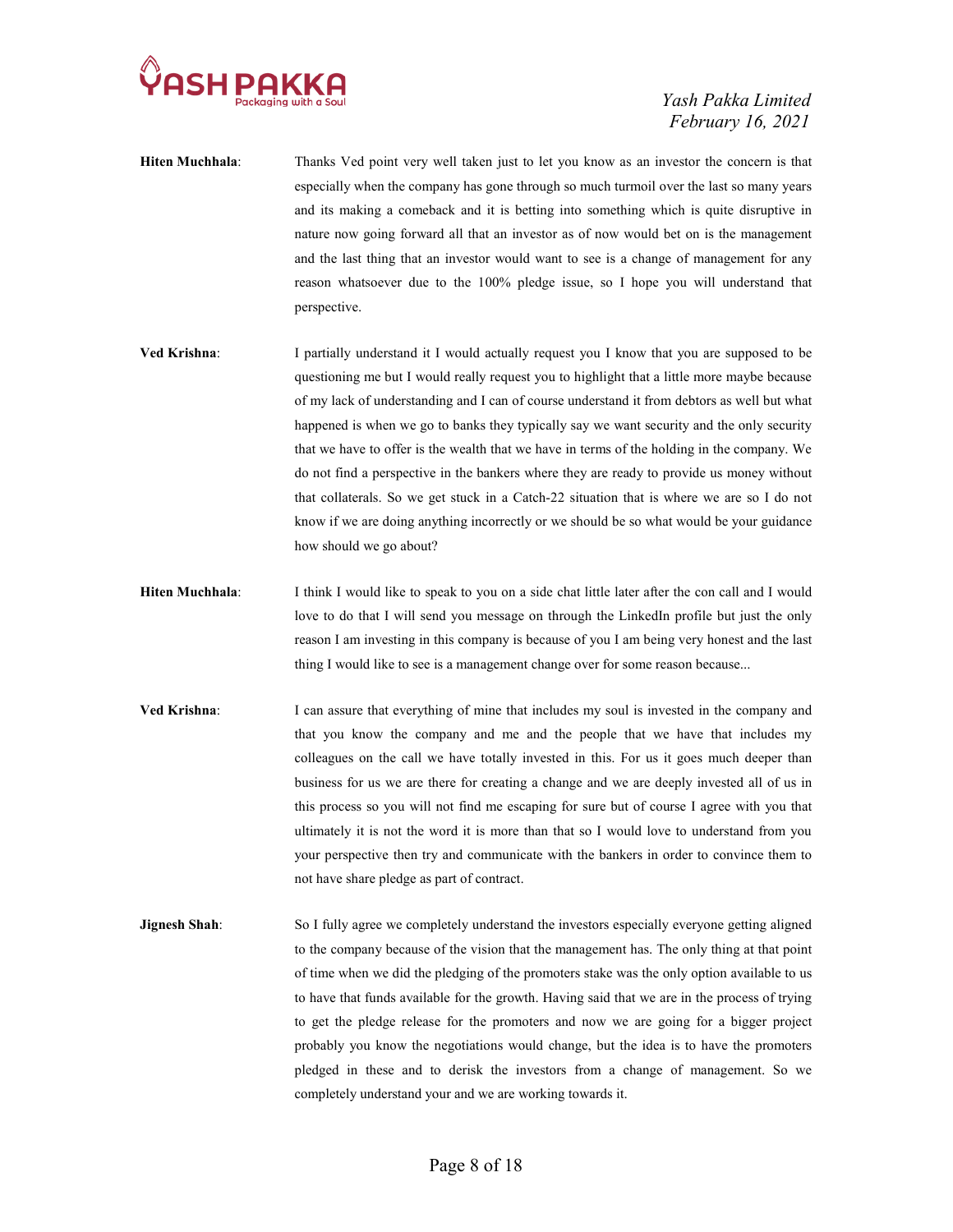

| Hiten Muchhala:          | Appreciate thank you so much for the response and thank you Mr. Ved.                                                                                                                                                                                                                                                                                                                                                                                                                                                                                                                                                                                                                                                                                                                                                                                                                                                                                                                           |
|--------------------------|------------------------------------------------------------------------------------------------------------------------------------------------------------------------------------------------------------------------------------------------------------------------------------------------------------------------------------------------------------------------------------------------------------------------------------------------------------------------------------------------------------------------------------------------------------------------------------------------------------------------------------------------------------------------------------------------------------------------------------------------------------------------------------------------------------------------------------------------------------------------------------------------------------------------------------------------------------------------------------------------|
| Moderator:               | Thank you. The next question is from the line of Mehboob Gulam Hussain Gauri, an<br>Individual Investor. Please go ahead.                                                                                                                                                                                                                                                                                                                                                                                                                                                                                                                                                                                                                                                                                                                                                                                                                                                                      |
| <b>Mehboob Hussain:</b>  | I just wanted to know that you are planning to introduce 250 Crores so will it be like a loan<br>or you are going to do some fresh issue of equity operations kind of thing?                                                                                                                                                                                                                                                                                                                                                                                                                                                                                                                                                                                                                                                                                                                                                                                                                   |
| Ved Krishna:             | Thank you for your question. The whole idea is still a little bit open, we are definitely clear<br>that we are going to go for debt and some mix. So most of it is going to come from our<br>internal accrual we have healthy internal accrual projected in the coming year and I think<br>our bankers would agree to that. That said we are open to a possibility of infusion of some<br>equity depending on the investors that show interest so it will not be a huge amount but<br>there may be a little dilution that we may have to do to ensure that the bankers provide us<br>remaining 70% to 75% as debt. Jignesh bhai do you want to add something to that?                                                                                                                                                                                                                                                                                                                          |
| <b>Jignesh Shah:</b>     | Absolutely right, you said it correctly right now we are discussing with the bankers on the<br>project. The project size is around 240 Crores and we are planning to have a debt of around<br>180 Crores or so, remaining would come from internal accruals and probably some portions<br>we will have to do through equity but as of now those things are really open in terms of the<br>overall comfort that we get from the banks and we will have to structure it in a way that<br>there is a benefit to the company and the bankers are agreeing to it and overall there is a<br>smooth handling of the entire funding process for the project so as of now things are such<br>we will have debt and we will some money coming from internal accruals. What about the<br>equity as of now that we really need to decide probably we will have some clarity in the<br>next one or two months that would be announced as corporate announcement as we have<br>really come to that decision. |
| <b>Mehboob Hussain:</b>  | Thank you Sir.                                                                                                                                                                                                                                                                                                                                                                                                                                                                                                                                                                                                                                                                                                                                                                                                                                                                                                                                                                                 |
| Moderator:               | Thank you. The next question is from the line of Govindlal Gilada, an Individual Investor.<br>Please go ahead.                                                                                                                                                                                                                                                                                                                                                                                                                                                                                                                                                                                                                                                                                                                                                                                                                                                                                 |
| <b>Govindlal Gilada:</b> | I have got two questions. First question is on the part of other income, you mentioned that<br>this 4 Crores 70 lakhs from other income is for some EPCG obligations all that if I remove I<br>think it is one time to my understanding, is it one time?                                                                                                                                                                                                                                                                                                                                                                                                                                                                                                                                                                                                                                                                                                                                       |
| Ved Krishna:             | Yes, I can explain a bit on that, so basically what happens when you take a customs duty<br>benefit through EPCG license as per the new accounting laws which has comes from 2018                                                                                                                                                                                                                                                                                                                                                                                                                                                                                                                                                                                                                                                                                                                                                                                                              |

which is called Ind-AS you will create a reserve kind of liability and that value is getting added to the cost of the machine that has been brought and as when you start exposing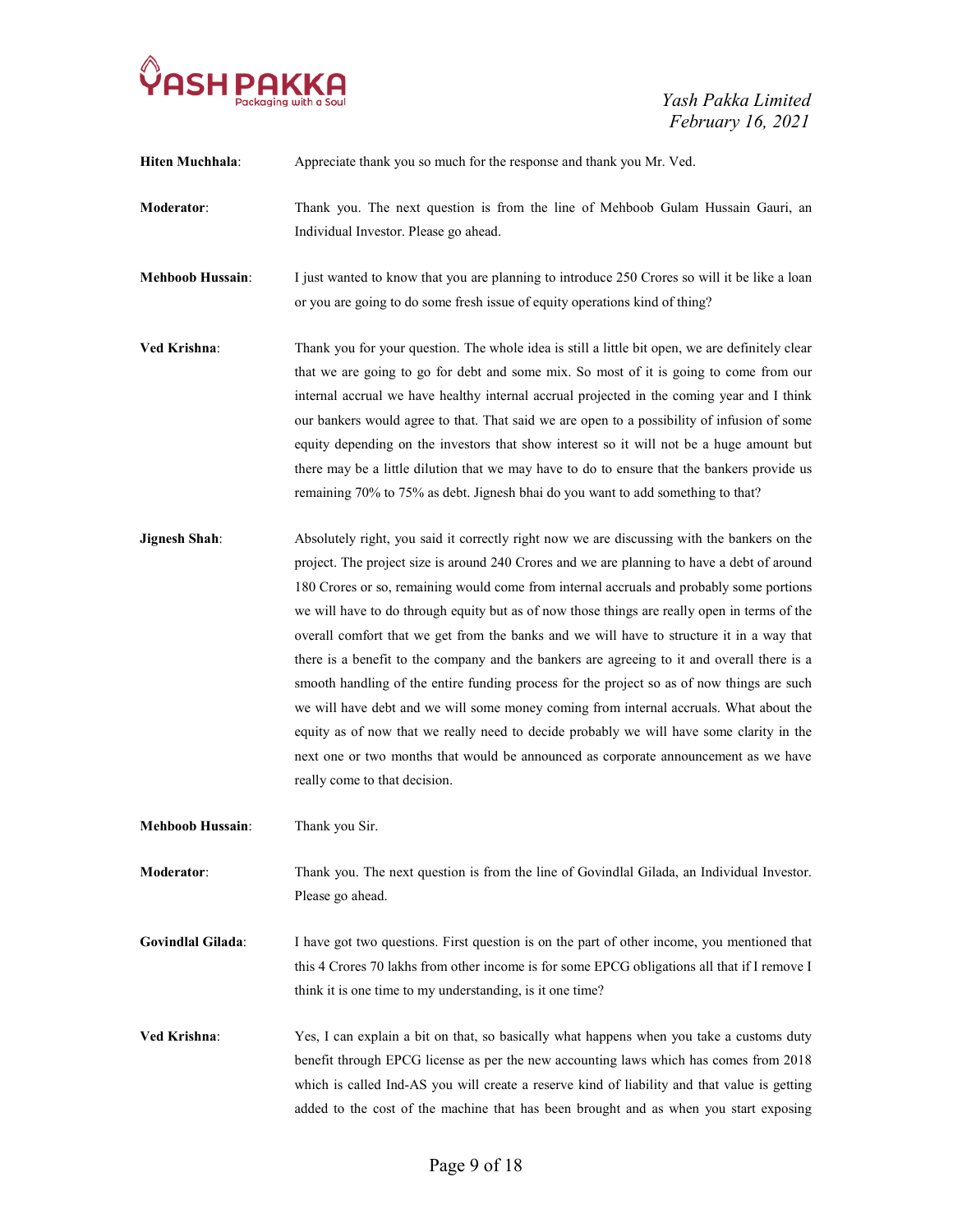

against those EPCG obligation you start categorizing those credit as an income so there was fair bit amount of export which has happened in the last two years and again we have crossed the benchmarking export turnover so there was no accrual of the other income but this is as you likely said this is a notional income and one time income.

Govindlal Gilada: So that if I exclude it even your sales have gone up but margins have come down that is what I am asking you so that quarter-on-quarter, year-on-year sales is substantially high but if I remove this then hardly net worth actually 3 Crores you are saying in segment results on profits if I remove this loss in spite of that sales is going up from 6 Crores, 4 Crores to 9 Crores quarter-on-quarter, year-on-year it is not reflecting in the margins.

**Jagdeep Hira:** Sir these figures what are presented and what all has been given in the third quarter. The sales figures definitely have gone up but there is because of Corona start of the year we have hit on the pricing front also, that have come down and have hit the bottom as well so these figures are because of that though the numbers have gone up, tonnage has gone up, but we had a hit on profitability, just securing lot is running the plant it was like that till end of third quarter.

Govindlal Gilada: Currently it has improved?

**Jagdeep Hira:** Yeah the condition is improving vis-à-vis last quarter but not as per the expectation and we hope it should go better by end of this financial year.

Ved Krishna: So Govind bhai the business is totally connected with the QSR business which is basically quick service restaurant. Most of our products are dine in products which are used as disposables. Now as you are aware what is happened in the last year lot of the restaurants have been shut, lot of the products would have been used has not operated so our team is working hard in finding other avenues and seeing where all we can deploy the products which is why the sales are still there but of course you know as a we said we have to keep running the plant and hence there has been where the margins have been hit but that said we are like I said in the beginning we are very buyout on this segment of course we still have to improve our efficiency further which you will see a continuous uptrend that has happened as the restaurants are opening we have seen this change happening the demand is growing up and we do think that even tripling our capacity we will be able to sell these only in the domestic market if we want. With that in mind this is of course a temporary blip in terms of the pricing, but that we are quite sure that we will see a change, even in the coming quarter there will be some improvement and then of course going next year hopefully things will stabilize more.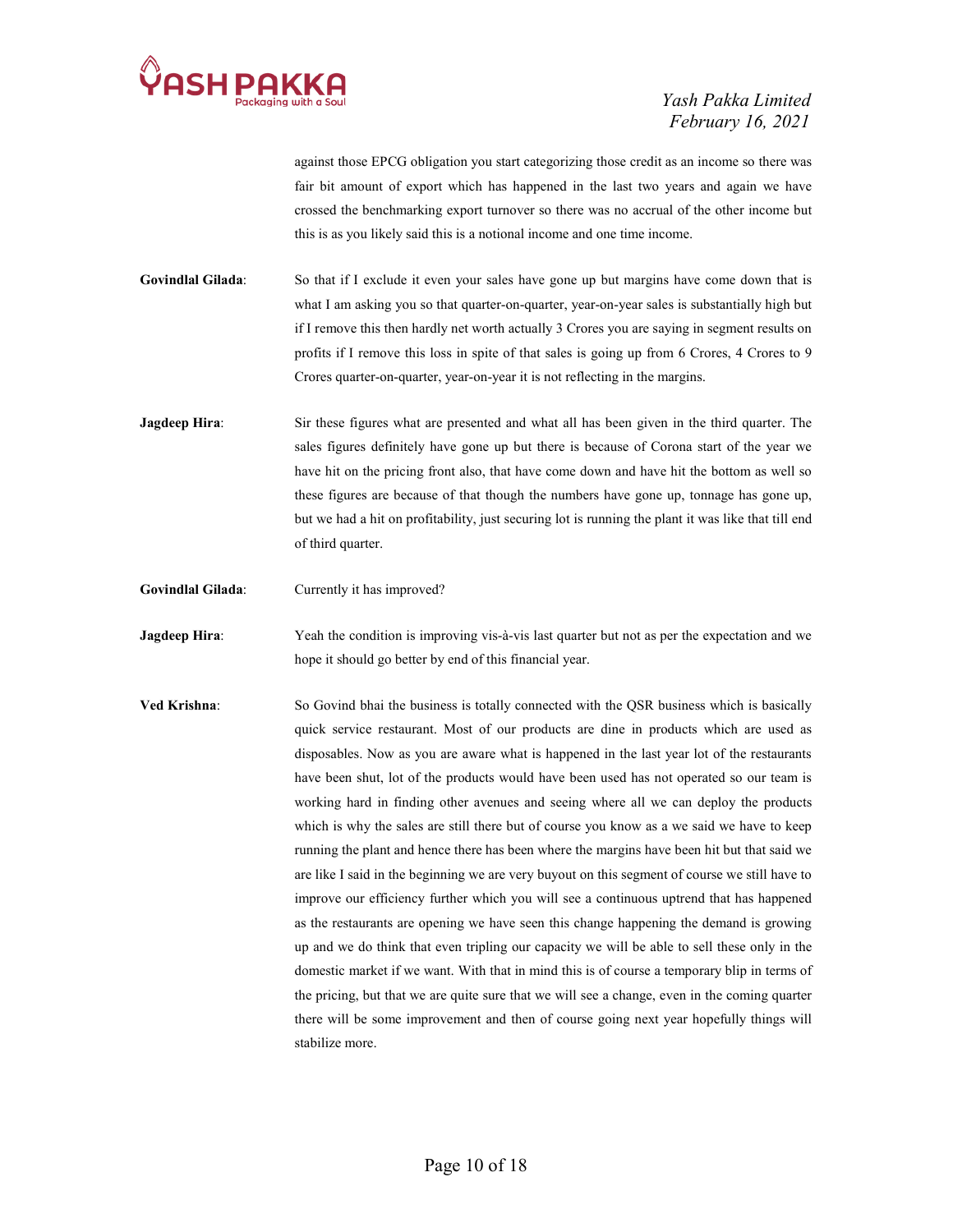

- Govindlal Gilada: So my second question in continuation which some other gentleman was already asking about this your pledge to bank so in advance I sorry if my understanding is wrong so generally companies if they take loans all that they need not pledge because they have got some other securities or whatever it is our banks all comfort with the business model so in your case when bank has taken 99% almost as pledge so what I am understanding is that you would not be having some other better securities to give comfort to bank or bank may not be so comfortable with your business model even your profitability projections. So that is one part. Second part is that first already you have pledged and you do not have much other securities to give, all your shares have been also pledged how you managed taking this further 180 Crores loan that is why I am wondering?
- **Jignesh Shah:** So Govindji your question is right actually but you know as we explained in the earlier question that we are in discussion with the bank on releasing of the current pledge that is there from the promoter side so that was actually on card and probably we would have done the release of the pledge which is renewal because every year there is a renewal of the loan facility so now since we will go for an additional debt with the bank this pledge release that you are asking probably might get adjusted with the holding but as of now those things are not clear but we have really got into discussion with the banks and we do not see any issue there because initially when we took this loan way back in 2017-18 and prior to that the performance was not coming and now we have really in term of the performance we have really done well. The bankers are really very happy with us we share a very good relation with bankers and we very hopeful that this things would not need any other additional pledge or anything other than the pledge of the promoter's equity but as of now things are really very on a discussion phase so once things would come up for the clarity we will keep you posted but we are very sure it will have no hindrance in terms of getting a loan from the bank.
- Govindlal Gilada: Thank you very much Sir, but just keep in mind it is very big red flag to market and investors, this pledge.
- **Jignesh Shah:** We fully agree with that Sir, we are working towards that when we are going for a project probably next couple of years when we do well things would really turn out better.
- Govindlal Gilada: Thank you very much Sir.
- Moderator: Thank you. The next question is from the line of Harsh Gupta an Individual Investor. Please go ahead.
- Harsh Gupta: I have a question about the moulded products again so are we competing with imports from China and other countries?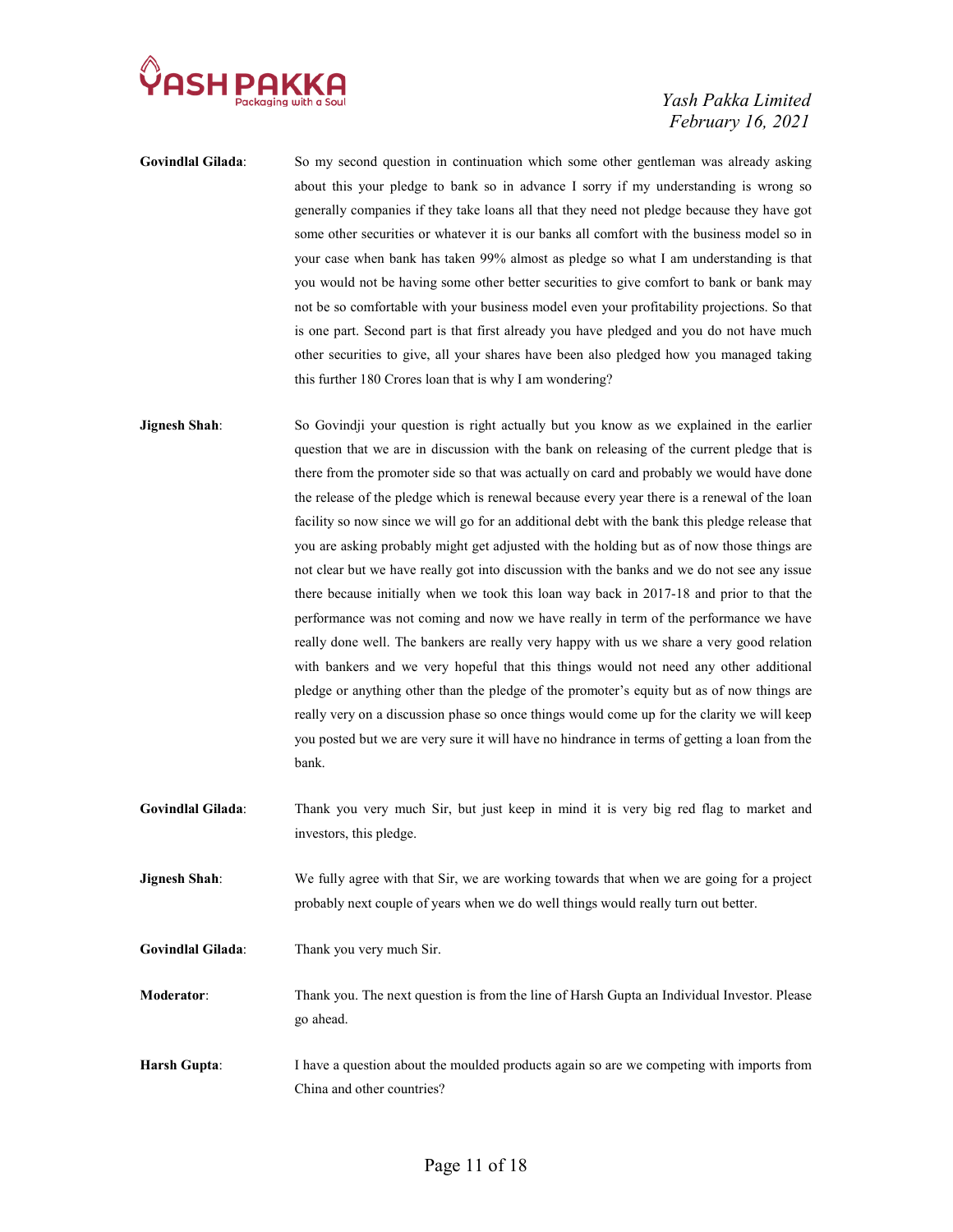

- Ved Krishna: Not really Harsh there is huge price differential when it comes to import from China there is one company out of Mumbai actually that does decent amount of import but also they have shifted to getting their products manufactured in India because it is a very bulky product to export container only fits in about 5 odd tonnes of material so you add a lot of freight cost and now there is lot of manufacturers in India. So you know there is no reason be worried about imports from China and also what happens is India has its own way of eating, consumption, portion sizes, structure, our meals are different so Chinese producers are focused mostly on the larger market like the US, Europe and some of Australia so their product designs are typically made for those market so they are not somebody who decide to focus primarily on India, this is still a decent market. There is not that much of competition from China that said there is a lot of competition coming within India but that's more than welcome because I think it expands the market overall when competition comes in so that's where it stands.
- Harsh Gupta: Sir just trying to understand distribution of our sales so what is proportion of our sales would be sticking sales to as your mentioning to QSR for example and to other institution as opposed to directly whatever I can say Amazon for example, so what is the approximate breakup of your sales in terms of distribution?
- Ved Krishna: For us Amazon is more of just being present is not really huge sales generator so I would say it would be definitely lesser than 5% I would say even about 3%, Amazon sales are typically to home which are buying in packages of 25 pieces or 15 pieces whereas you know one consumer in QSR can take up to 10 lakhs pieces in a month so there is a huge difference in terms of quantity required so I would say like at least QSR itself the segment itself will be over 80% and rest would be institutional sales which is basically the big offices some of the other sort of institutional market those will be another 15 odd percent and the retail sales that I would include Amazon, D mart and Reliance that would in total be about 5%.
- Harsh Gupta: So would we be including the sales to the distributors in this also or we directly do have a market institutions that approaches these institutions for QSR and so on.
- Ved Krishna: No we are both so distributors like partners who are doing our entire distribution taking care of that but we have regional sales heads who looks after each of the region then we have a central key customer head and he tends to look after major bigger QSR to get them more personalized service, see this is still a nascent product in market and there is still a lot of marketing and convincing required in order for people to actual shift so yes we do invest in that but that said most of the distributors that we take are like business partner which are market facing arm so to say so its mixed sort of model where we market as well and so do they, so both of us market together.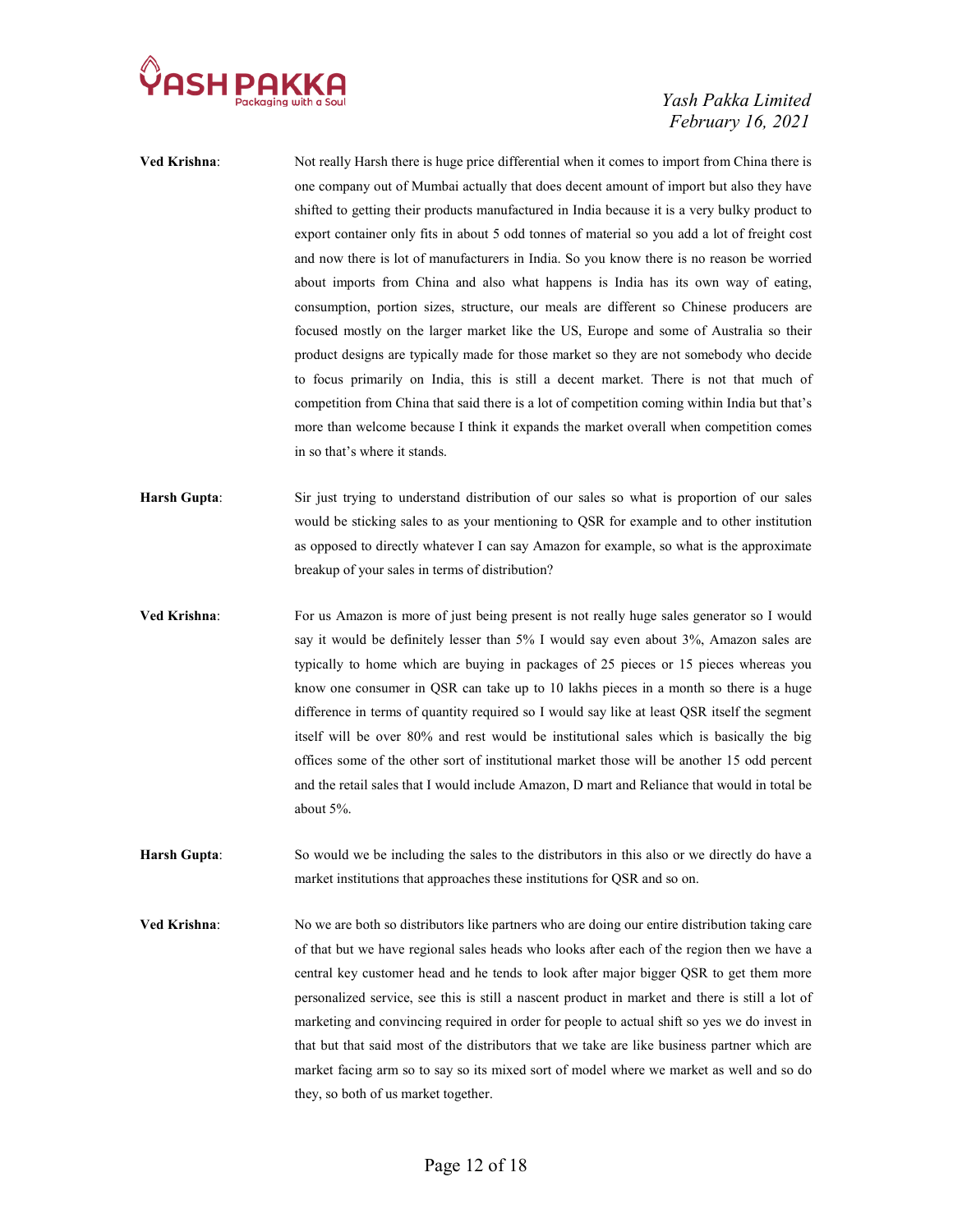

| <b>Harsh Gupta:</b>  | Thank you Sir, best of luck to the team.                                                                                                                                                                                                                                                                                                                                                                                                                                                                                                                                                                                                                                                                                                                                                         |
|----------------------|--------------------------------------------------------------------------------------------------------------------------------------------------------------------------------------------------------------------------------------------------------------------------------------------------------------------------------------------------------------------------------------------------------------------------------------------------------------------------------------------------------------------------------------------------------------------------------------------------------------------------------------------------------------------------------------------------------------------------------------------------------------------------------------------------|
| Moderator:           | Thank you. The next question is from the line of Raj Kiran, an Individual Investor. Please<br>go ahead.                                                                                                                                                                                                                                                                                                                                                                                                                                                                                                                                                                                                                                                                                          |
| Raj Kiran:           | I have a few questions I think most of them are covered, but I did not got a complete picture<br>so I will just come to the questions. First, what is current debt?                                                                                                                                                                                                                                                                                                                                                                                                                                                                                                                                                                                                                              |
| Ved Krishna:         | Jignesh bhai do you want to answer both long-term and short-term.                                                                                                                                                                                                                                                                                                                                                                                                                                                                                                                                                                                                                                                                                                                                |
| <b>Jignesh Shah:</b> | Sure. As of now our borrowings are in the range of the noncurrent liabilities which are<br>mainly the term loans are around 40 Crores and then we have the working capital loan<br>which is in the range of around 60 to 65 Crores, 80 to 90 Crores is what we have in total?                                                                                                                                                                                                                                                                                                                                                                                                                                                                                                                    |
| Raj Kiran:           | Out of that Jignesh bhai how much will be outstanding in the working capital.                                                                                                                                                                                                                                                                                                                                                                                                                                                                                                                                                                                                                                                                                                                    |
| <b>Jignesh Shah:</b> | The working capital is around 60 to 65 Crores                                                                                                                                                                                                                                                                                                                                                                                                                                                                                                                                                                                                                                                                                                                                                    |
| Raj Kiran:           | Since you mentioned that we have pledged the shareholding of the promoter and now we<br>are raising more for expansion and that expansion comes at some price in which case it will<br>be debt because we already looking at 180 Crores so how are you going to plan this because<br>you are promoter shareholding is already completely pledged I am sure you are not planned<br>completely as you said right, you should figuring out to take loan from bank how much or<br>at what level but do not you think it is too much loan I mean you already have 80 to 90-<br>Crores total along with working capital and you will needing 180 Crores as per the<br>presentation so it might go to around 250 Crores plus so do not you think it will be like you<br>might not get into a debt trap? |
| Ved Krishna:         | I personally think that bank loan is cheapest way to raise money compared to equity I would<br>always want equity you would also not be okay with 8% recurrence rate right so bank<br>charges between 8 to 9% as current sort of cost of capital so I am sure that than equity                                                                                                                                                                                                                                                                                                                                                                                                                                                                                                                   |
| Raj Kiran:           | One suggestion I am not someone as good to suggest but why cannot we look some foreign<br>loan or foreign infusion for money because they provide at quite a low rate taking from the<br>local institutions it will be little higher rate.                                                                                                                                                                                                                                                                                                                                                                                                                                                                                                                                                       |
| Ved Krishna:         | When we look at project we look at all those things that you are talking about. We look at<br>all sorts of structure it is not just a flat foreign loan so we consider all sorts of different<br>model what happens in case of foreign debt is we can go for an ECB kind of debt and where<br>what happens is that typically there is a lot of hedging that we have to do. We cannot have<br>currency risk on our head so that is too big risk to take we do not know we are not people in                                                                                                                                                                                                                                                                                                       |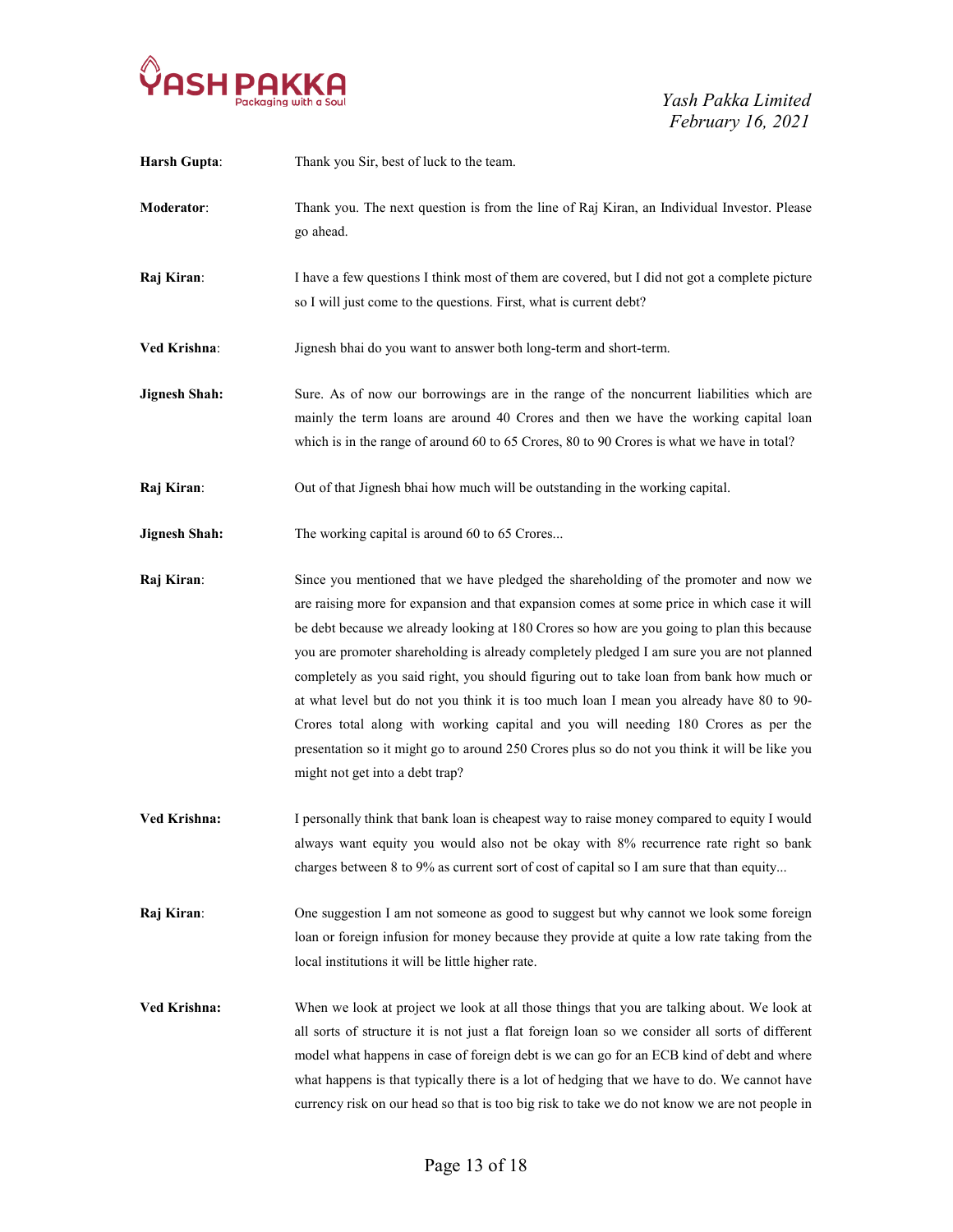

the market who would know and nobody knows what is going to happen to the oil market, etc. So we do not want to have a currency risk so we will always hedge that once you hedge the hedging cost is itself is about 4 to 5% today, 400 to 500 basis point, the loan even if you take at 0 or 1% they would at least take 200 to 300 basis point if we are very very good so it ends up about being the same cost so we would rather not go for a foreign debt that said we remain open, we will look for the lowest cost of capital. For us as far as we know right now our bankers are totally ready to lend they have lot of confidence in the company and what we are doing and in our numbers that we have projected. Our bankers have already come forward and shown interest in terms of their comfort, the exact structuring will happen exactly when we totally move ahead which is within this month. So that said basically all possible structures are explored. That said we may be missing out on certain opportunities but few calls like this we definitely spread the word and hopefully somebody has more ideas, we welcome those ideas and if we are missing out on something with that we also obviously consider the equity route. It has really been very humbling for us there is a lot of funds outside the country that are today very keen on investing ESG funds they are very keen on taking a stake in the company all that is being considered what we find at least through our internal discussion between Jagdeep, Jignesh bhai, me and our team we find that still think we are still undervalued so we would not want to dilute at this time even at Rs.100 or Rs.125 a little diluation is okay we have to raise 25 to 30 Crores but we could replace the entire 240 odd Crores with infusion of equity, but that would mean a very, very high dilution and we do not want to do that at this stage maybe at next stage there will be an expansion after this and maybe at that time we have performed to what we are committing and you know trust of investors is higher and may be at that point we can look at more equity infusion.

- Raj Kiran: Second question is this project which you are doing the latest project about 250 Crores approximately what timeline you are looking at?
- Ved Krishna: Jagdeep already mentioned that, he said that from the 0 date which has already happened in February we are looking at maximum of 12 to 15 months so our effort is to ensure that we basically are totally on line in the financial year starting 2022 say April 1, 2022 we should be fully stable and performing.
- Raj Kiran: Sir good wishes for the company. Just a few suggestion from my side one of course expansion if you can increase the promoter holding a bit because that gives a lot of confidence to the investor and the second is dividend, obviously because since you are expanding you cannot give a lot of dividend right now but just to point if you can look forward in future investors will always be happy.
- Ved Krishna: I did not get the second point.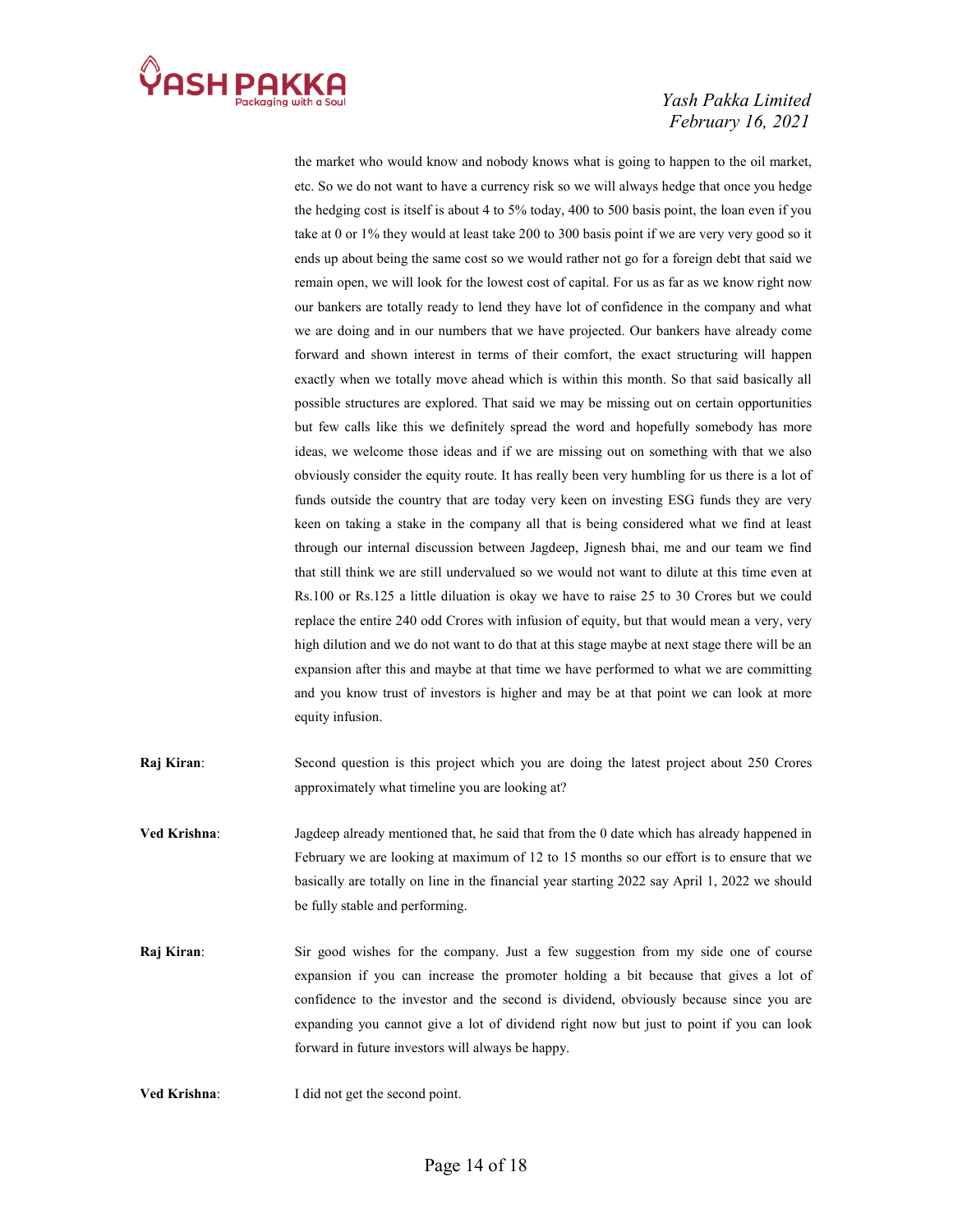

| Raj Kiran:           | Second point is dividend I am not saying for right now because we are doing expansion so<br>no dividend.                                                                                                                                                                                                                                                                                                                                                                                                                    |
|----------------------|-----------------------------------------------------------------------------------------------------------------------------------------------------------------------------------------------------------------------------------------------------------------------------------------------------------------------------------------------------------------------------------------------------------------------------------------------------------------------------------------------------------------------------|
| Ved Krishna:         | I will personally be happy also if I get to give dividend.                                                                                                                                                                                                                                                                                                                                                                                                                                                                  |
| Raj Kiran:           | Okay. Thank you.                                                                                                                                                                                                                                                                                                                                                                                                                                                                                                            |
| Moderator:           | Thank you. The next question is from the line of Kartik Rana, an Individual Investor. Please<br>go ahead.                                                                                                                                                                                                                                                                                                                                                                                                                   |
| <b>Kartik Rana:</b>  | Greetings to the management. Sir my first question is that management was proudly<br>speaking that we taken out machinery that we are not using to the full capacity so reverting<br>that back to the normal machinery would that cost us extra.                                                                                                                                                                                                                                                                            |
| <b>Ved Krishna:</b>  | If you talk of our capex cost on installation much less than the what machinery we got on<br>the automated as well as the opex cost will be lesser than the existing.                                                                                                                                                                                                                                                                                                                                                       |
| Kartik Rana:         | Sir just one more question is that why is not the company is responding to the credit base<br>rating agencies?                                                                                                                                                                                                                                                                                                                                                                                                              |
| Ved Krishna:         | Jignesh bhai do you want to elaborate.                                                                                                                                                                                                                                                                                                                                                                                                                                                                                      |
| <b>Jignesh Shah:</b> | The credit base we have already our rating are under with Bicra and earlier rating was with<br>CARE. So CARE wanted us to renew the rating which we have working with Bicra and our<br>rating would be out soon. So there is no need for us to kind of respond we have already<br>intimidated that we are not going ahead with CARE, but we have mentioned that the<br>company is not responding and our rating will be out with Bicra this week itself, the<br>exercise already completed.                                 |
| <b>Kartik Rana:</b>  | Thank you very much Sir and all the best for coming quarter.                                                                                                                                                                                                                                                                                                                                                                                                                                                                |
| <b>Moderator:</b>    | Thank you. The next question is from the line of Jeet Gala from Centra Advisors LLP.<br>Please go ahead.                                                                                                                                                                                                                                                                                                                                                                                                                    |
| Jeet Gala:           | Good evening Sir. I am really pleased tp look at the announcement which you made about<br>the capex and looking at such an aggressive capex for the company we really think that<br>company is walking the talk so I am really pleased looking at the capex announcement.<br>First question is in your opening remark you said you opened a subsidiary in America so I<br>believe it is the global compostable alliance I wanted to ask Sir is this a separate legal entity<br>which has already been incorporated or what? |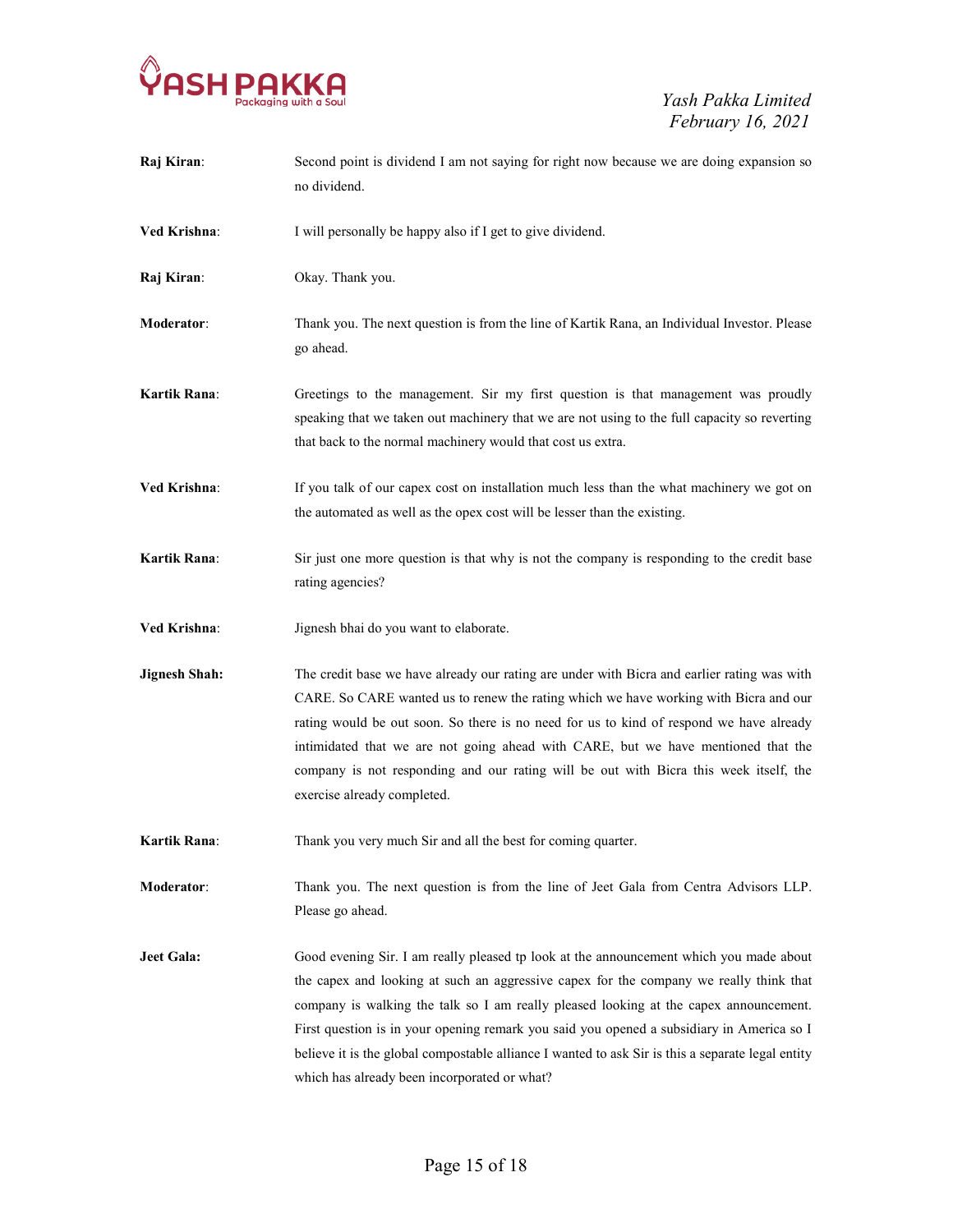

| Ved Krishna:      | Sorry I should have restrained myself from that you are very good at catching on to             |
|-------------------|-------------------------------------------------------------------------------------------------|
|                   | statements. Thank you. I will clarify that, actually the incorporation is actually right in the |
|                   | process of finalization so we are forming a 100% subsidiary called Yash Pakka                   |
|                   | Incorporated, the fundamental idea is two. One is to have more of our global innovations        |
|                   | and collaboration tie ups through that because what happens is that we are able to              |
|                   | channelize and bring in more talent in terms of innovation, which is something that we want     |
|                   | to do. One of the consideration also is establish a small innovation facility in the US so that |
|                   | is something that is sort of I am overshooting my script in a way but the ideation stage is     |
|                   | there where we are looking at the possibility of putting a team in the US to look at the next   |
|                   | generation innovation because we feel we may be able to get a deeper talent, more cutting       |
|                   | edge research so that is one of the things we are doing. The second thing as you mentioned      |
|                   | thank you so much for following us closely to know these things we do think that there is a     |
|                   | huge opportunity of creating a bigger impact through collaboration and that is the idea         |
|                   | behind Global Compostable Alliance so Global Compostable Alliance will also be part of          |
|                   | the same Yash Pakka Incorporated idea that will be a self-sustaining operation, initially we    |
|                   | might put in some capital but the idea is to create a platform where the global packaging       |
|                   | industry can be brought in together and we can provide the required service to be able to       |
|                   | align and look at the quality, technology, innovation, etc., and of course that will lead to    |
|                   |                                                                                                 |
|                   | possibilities of deeper collaborations with others, so that is the basic idea Yash Pakka.       |
|                   |                                                                                                 |
| <b>Jeet Gala:</b> | Its going to be a wholly owned subsidiary right?                                                |
| Ved Krishna:      | Yes.                                                                                            |
|                   |                                                                                                 |
| Jeet Gala:        | Okay and Sir with respect to the capex project which you announced it is going to be            |
|                   | entirely at Faizabad I mean none of the overseas investment or any new capex let us say it is   |
|                   | entirely happening in Kanpur right                                                              |
| Ved Krishna:      | Yes entirely there. So the investment itself is entirely for the current manufacturing site we  |
|                   |                                                                                                 |
|                   | do think that there is lot of possibility there for improvement.                                |
| <b>Jeet Gala:</b> | Okay lastly I do not know if you have answered to this question but we noticed that there is    |
|                   | a jump in the turnover for the paper segment but the profitability has been really stagnant at  |
|                   | 5 Crores so what has been the reason because the paper prices have been strong, the market      |
|                   | has really recovered, pharma customers, the end products they have recovered Q-o-Q at           |
|                   | least so has the paper division not really fired?                                               |

Ved Krishna: Jeet not exactly the news has been coming up on the recovery on the top line but what has happened is pre-COVID percentage drop was almost to the 15% to 18% across the industry on all segments and the clearly damaging part was on the pharma which was almost up to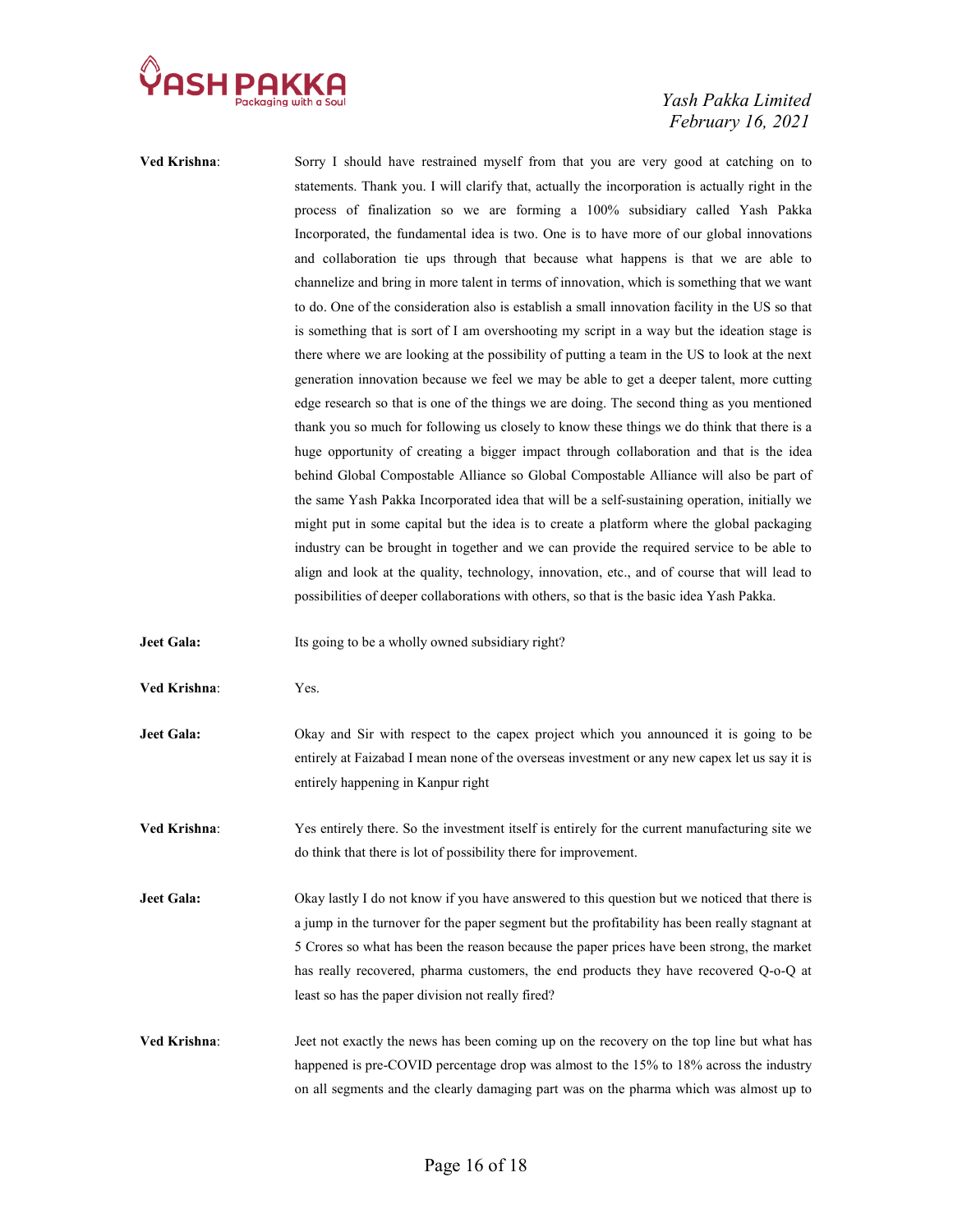

20% as well but they are recovering and they have regained some percentage loss but not to the extent of hopefully recovered 12 to 15% of loss. So this come back is from the corrugated medium not from a top end packaging segment.

Jeet Gala: Okay when do you expect it to come back to pre-COVID levels I mean by this quarter end?

Ved Krishna: By end of quarter or start of next year should be much better.

Jeet Gala: Okay, lastly ECPG obligation the write back to the P&L is this the real cash flow or it is just an notional entry.

Ved Krishna: No it is real cash.

Jeet Gala: Real cash and the cash has already come during the quarter.

**Jignesh Shah:** What happens when you take a machinery and take an ECPG obligation the cost of import duty has to be added to the cost of machinery and corresponding you create a liability and as and when you start exporting those liabilities has to be converted into an income because when you create a debit you have a to create a credit this is a regular Ind-As adjustment so if you really speak it is a notional income, but the debit for that has already been taken into the cost of the project so when you have brought those machines there was asset which was created and against those asset there is an income which has to be created.

Jeet Gala: That's it from my side Sir. Thank you.

Moderator: Thank you. As there are no further questions from the participants, I now hand the conference over to the management for the closing comments.

Ved Krishna: Thank you once again all the investor in having confidence. Of course I really appreciate and enjoy you taking the time to join us every quarter. The company is making a lot of effort towards the vision of cleaner planet and creating more and more sustainable packaging products. We work in two broad domains using agriculture, creating compostable package those are fixed ideas that we have and between that we are trying to create numerous possibilities in this three segments that we are focusing on. The idea is to keep growing the idea is to take basically work towards creating real impact through taking larger ambitious goals and building this company. So once again thank you for your support. I would request Jignesh bhai and Jagdeep if they have any closing remarks.

**Jignesh Shah:** We heart fully thank all the investors and we also thank Emkay Global for hosting us on this investor call and Chorus for doing this fabulous job. Thank you very much and keep contacting us for your questions we will be happy to answer.